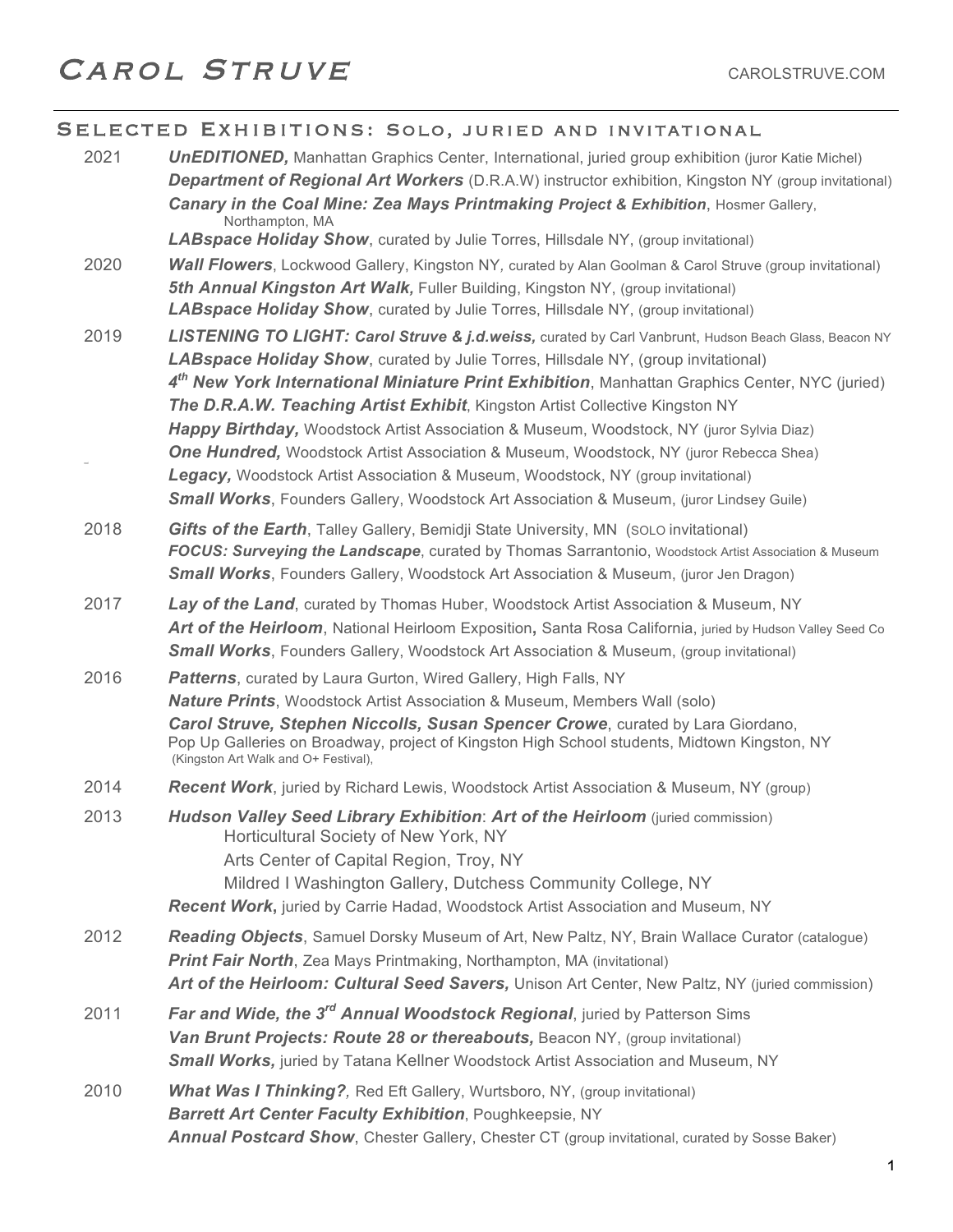| 2009 | Half Way: Monoprints, Barrett Clay Works, Poughkeepsie, NY (2 person)<br>Art From Intuition, curated by Dean Nimmer, Massachusetts College of Art, Boston, MA, (invitational)                                                                                                                                                                                                                                                                              |
|------|------------------------------------------------------------------------------------------------------------------------------------------------------------------------------------------------------------------------------------------------------------------------------------------------------------------------------------------------------------------------------------------------------------------------------------------------------------|
| 2008 | <b>Little BIG Things, Van Brunt Gallery, Beacon, NY (group invitational)</b><br>Faculty Exhibition: Artists Invite Artists, Marist College Steel Plant Gallery, Poughkeepsie, NY<br><b>SUNY Ulster Visual Arts Faculty Exhibition, Stoneridge, NY</b>                                                                                                                                                                                                      |
| 2007 | In Plain Sight, Dutchess Community College, Poughkeepsie, NY (group invitational)<br><b>Annual Postcard Show, Chester Gallery, Chester, CT, (group invitational, curated by Sosse Baker)</b>                                                                                                                                                                                                                                                               |
| 2006 | <b>The Gift, Van Brunt Gallery, Beacon NY (group invitational)</b><br><b>Right on Track,</b> The Gallery at R & F Handmade Paints, Kingston, NY (group invitational)<br><b>Wish You Were Here V, A.I.R. Gallery, New York, NY (group invitational)</b><br><b>Generations V, A.I.R. Gallery, New York, NY (group invitational)</b>                                                                                                                          |
| 2005 | <b>This is Not An Archive, Center for Curatorial Studies, Bard College, Annandale-on-Hudson, NY</b><br>AT WORK: Faculty Exhibition, Dutchess Community College, Poughkeepsie, NY<br><b>Faculty Exhibition, Talley Gallery, Bemidji State University, MN</b>                                                                                                                                                                                                |
| 2004 | <b>Identity and Vision in Minnesota and North Dakota, Rolling Plains Art Gallery,</b><br>Plains Art Museum, Fargo, ND; juried, 2-year touring exhibition (catalogue)<br>Light Effects, Fire House Art Gallery, Nassau Community College, Garden City, NY (juried group)                                                                                                                                                                                    |
| 2003 | <b>Generations III, A.I.R. Gallery, New York, NY (invitational group)</b><br>Art-A-Whirl, Grain Belt Bottling Building, Minneapolis, MN; (annual exhibition & open studios)                                                                                                                                                                                                                                                                                |
| 2002 | Carol Struve: Conversations at the Edge, A.I.R. Gallery II, New York, NY (solo show)<br><b>Show &amp; Tell, Plains Art Museum, Fargo, ND, ArtView Program (solo show)</b><br>Perspectives on Nature, Banfill-Locke Art Center, Fridley, MN (solo show)<br><b>North Dakota Museum of Art Fall Art Exhibition and Auction, Grand Forks, ND (catalogue)</b><br><b>Minnesota State Arts Board Gallery, Minnesota State Arts Board, St. Paul (invitational)</b> |
| 2001 | Carol Struve: New Works, Bemidji Community Art Center, Bemidji, MN (solo show)<br><b>Inside-Outside-In-Between, Phipps Center for the Arts, Hudson, WI (solo show)</b><br><b>Monotype: the Painterly Print</b> , Touche' Gallerie, Bemidji State University, MN (invitational group)                                                                                                                                                                       |
| 2000 | <b>Second Sights</b> , Isaac Lincoln Gallery, Northern State University, Aberdeen, SD (solo show)<br><b>Paradise &amp; Earthly Visions</b> , Gallery Garden Como Conservatory, St. Paul, MN (solo show)<br>Art at the Office: Mission Enhancing Art in the Workplaces, Beltrami County Nursing Services, Region 2<br>Arts Council Arts Marketing Project, Bemidji, MN                                                                                      |
| 1999 | <b>Utopian Views, Central Lakes College Gallery, Brainerd, MN (solo show)</b><br><b>Carol Struve: Recent Works, Talley Gallery, Bemidji State University, Bemidji, MN (solo show)</b><br>Red Mill Gallery: Resident Exhibition, Vermont Studio Center, Johnson, VT<br>1999 National Spring Open Juried Exhibition, Wayne Art Center, Wayne, PA<br>Fred Wells 23 National Juried Exhibition, Elder Gallery, Nebraska Wesleyan University, Lincoln           |
| 1998 | Art on the Plains, Plains Art Museum, Fargo, ND (juried group)<br><b>Open Pitt 98, Fayette Gallery, Pittsburg, KS (juried group)</b><br>The Familiar & Invented: Cathy Palmer, John Richardson, Carol Struve, Bloomington Art Center, MN<br><b>Personal Sightings III,</b> Blanden Memorial Museum, Fort Dodge, IA (juried group, catalogue)<br>10th National Drawing & Print Competitive Exhibition, College of Notre Dame, Baltimore, MD                 |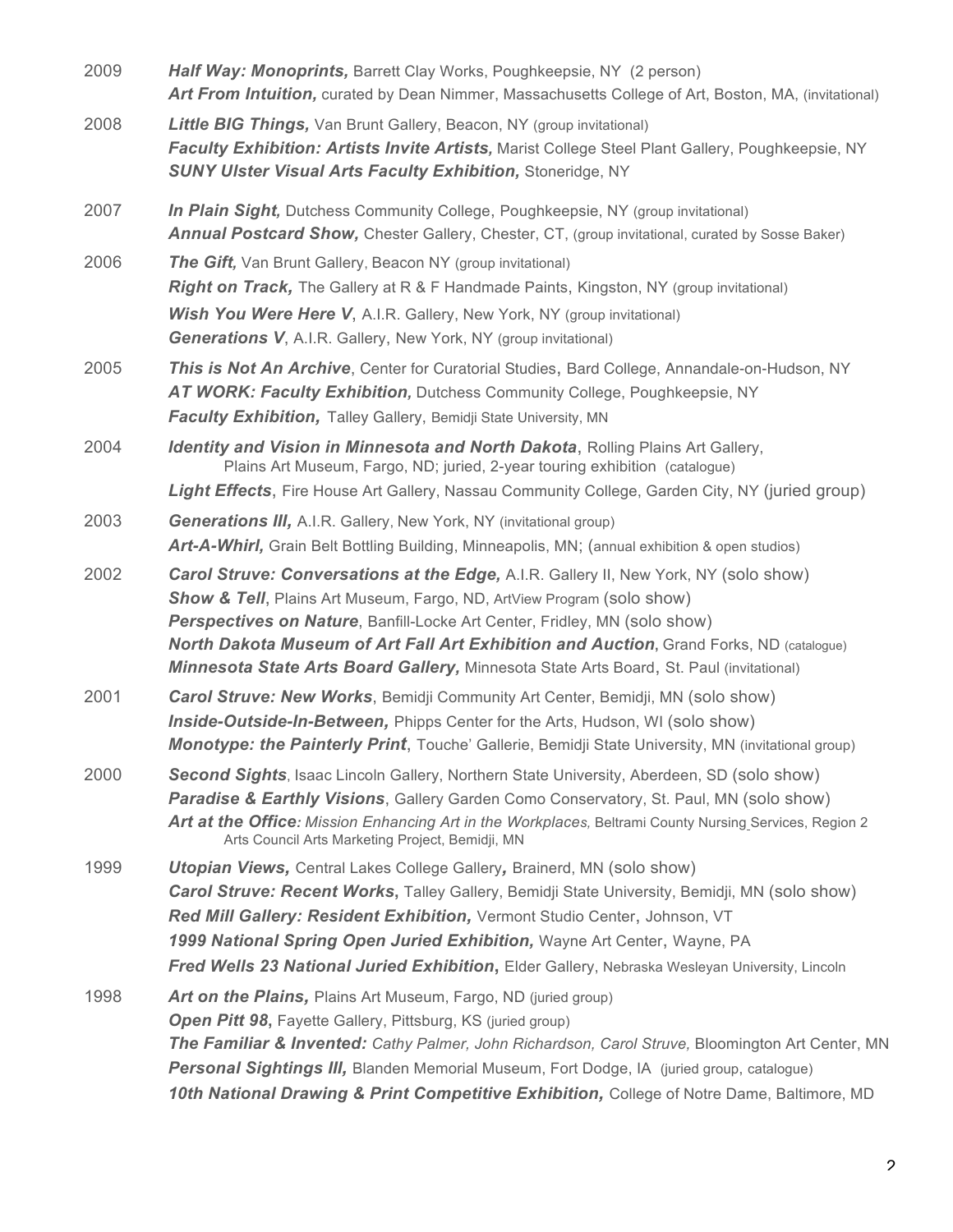- 1997 *Water.Clouds.Trees,* Kirkland Fine Arts Center, Millikin University, Decatur, IL (solo show) *Small Works 1997***,** Gaddis Geeslin Gallery, Sam Houston State University, Huntsville, TX (juried) *Landscapes: Carol Struve & Nancy Dyer Mitton***,** Nacul Center Gallery, Amherst, MA
- 1996 *4 Years: A Survey of Works on Paper,* Greenfield Community College, Greenfield, MA (solo show) *Resident's Winter Exhibition*, Barnes Gallery, Leverett Crafts & Arts, Leverett, MA *Fine Arts Faculty Exhibition: UMass Amherst, Boston, Dartmouth, Lowell,* UMass Medical Center Gallery, Worcester, MA **Solstice Exhibition, Nacul Center Gallery, Amherst, MA (group invitational)**
- 1995 *BORDER to BORDER, The Larson Biennial National Juried Drawing Exhibition***,** Austin Peay State University, Clarksville, TN (catalogue) **Paper in Particular, Columbia College, Columbia, MO (juried)** *NATURE and CULTURE/Harmony or Conflict***,** Nacul Center Gallery, Amherst MA (juried)
- 1994 *Coming, Going, Falling, Being*, Hampden Gallery, University of Massachusetts, Amherst (solo) *New Directions '94***,** Dutchess County Art Association at Barrett House, Poughkeepsie, NY (juried) *40th Annual International Juried Exhibition***,** San Diego Art Institute, San Diego, CA *National Competition***,** Provincetown Art Association & Museum, Provincetown, MA **Ideologies; 11 Women Artists**, University of Massachusetts at Amherst (group invitational) **Small Works, RICA: River Contemporary Art, Housatonic, MA (group juried)**

## Fellowships, GrantS, Awards & Workshops

- 2020 *Drawing as Process,* (instructor), THE D.R.A.W, Kingston NY
- 2019 *Air, Earth, Water, Fire* (instructor), THE D.R.A.W, Kingston NY
- 2018 *Kitchen Table Printmaking* (instructor) THE D.R.A.W, Kingston NY
- 2017 *Eric Angeloch Excellence in Printmaking Award*, Woodstock Artist Association & Museum, NY
- 2012 *Hudson Valley Seed Library Commission* for seed ART PACK design
- 2011 *Harriet Livathinos & Rei Frass Award:* WAAM Small Works Exhibition, Tatana Kellner, Juror *Special Citation:* Far & Wide Exhibition, WAAM**,** juror Patterson Sims
- 2007 *Studio Fellowship*, Women's Studio Workshop, Rosendale, NY
- 2002 *Bemidji State University Professional Development Grant* awarded for solo exhibition; A.I.R. Gallery, New York, NY, 2002
- 2001 **Minnesota State Arts Board Career Opportunity Grant,** funded by Minnesota State Legislature and the National Endowment for the Arts, A.I.R. Gallery solo exhibition 2002 *Virginia Center for Creative Arts*: *Finalist,* Sweet Briar, VA
- 2000 *Carol Gorney Fischer Art Award*, selected monoprints, *Dust & Fire*, Bemidji State University, MN
- 1999 *Vermont Studio Center Residency & Fellowship,* 4-week residency, Johnson, VT *McKnight Foundation Individual Artist Grant,* Region 2 Arts Council, Bemidji, MN
- 1994 **Liquitex Excellence in Art Award**, Painting
- 1993 *UMass Arts Council Grant***,** project "IDEOLOGIES"

## Juror--Curator--Gallery Director

- 2020 *Co-Curator, Wall Flowers*, The Lockwood Gallery, Kingston NY, group exhibition curated with Alan Goolman
- 2006 *Awards Juror, Annual Members Exhibition*, Barrett Art Center, Poughkeepsie, NY
- 2005 *Curator*, *About Light,* Mildred I. Washington Gallery, Dutchess Community College, Poughkeepsie, NY; multimedia exhibition: Eva Lee, Laura Gail Tyler, Carter Hodgkin, Lisa Perez**.**
- 2002-04 *Juror, Exhibitions Committee,* Talley Gallery, Bemidji State University, MN
- 2001-03 *Gallery Co-coordinator, Fly by Night Art Space Exhibition Program* at Uptown Caffe' sponsored by Headwater School of Music and the Arts. Bemidji, MN
- 2001 & 02 *Advisory Board Fellowship Panelist*, Minnesota State Arts Board, St. Paul. Nominated, by State Arts Board, to serve as panelist/juror for selection of annual 2D & 3D Visual Arts Fellowship Awards.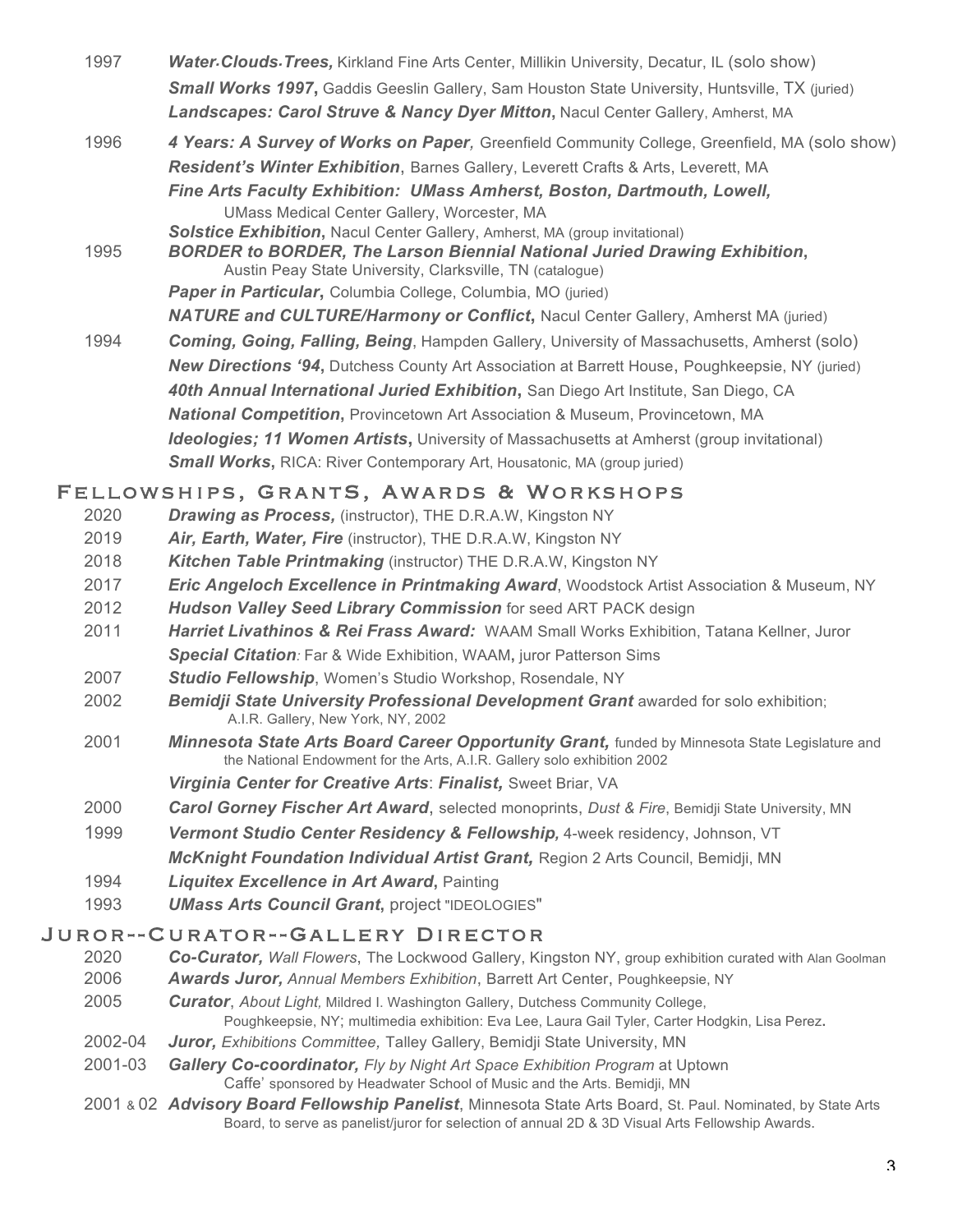2001 *Curator, Beyond Our Vision,* Bemidji Community Art Center, Bemidji, MN Contemporary abstract works by artists from California, Maine, Maryland, Massachusetts, Minnesota, New Jersey, New Mexico, New York, Utah, and Virginia.

> *Fellowship Award Panelist*, *McKnight Foundation Individual Artists Fellowships,* Arrowhead Region Arts Council, Duluth, MN, panelist/juror for selection of annual Fellowship Awards: music, writing, visual art

- 1999 *Juror, Minnesota Invitational*, Bemidji Community Art Center, Bemidji, MN, all media
- 1996 & 92 *Juror, European Program Scholarship Competition,* Art Dept, University of Massachusetts, Amherst
- 1995 *Curator*, *2D 1995*, Barnes Gallery, Leverett Crafts & Arts Center, Leverett, MA
- 1994 *Curator, IDEOLOGIES: 11 Women Artists*, Hampden Art Gallery, University of Massachusetts, Amherst

1994-97 *Gallery Director,* Herter Art Gallery, University of Massachusetts Amherst, curated 34 exhibitions

#### **PUBLICATIONS**

- 2004 *Contributor*, *100 Creative Drawing Ideas*, Anna Held Audette, Shambhala Publications.
- 2001-04 *Art Editor, Dust & Fire*, Volumes XVI-XVIII, Bemidji State University, MN
- 2001 *Cover artist***,** *Red Bird, Green Journey*, poems by Mary Kay Rummel, Loonfeather Press, Bemidji, MN
- 2000 **Dust & Fire**, Volume XIV, Bemidji State University, Bemidji MN, monoprints, PP 16, 59, & 70
- 1998 *Cover artist***,** *Dust & Fire*, Volume XII, Bemidji State University, Bemidji MN
- 1997 *Struve, C.***,** catalogue essay for *Metamorphosis/Fragments*, Dean Nimmer & Yuriko Yamaguchi at Herter Art Gallery, University of Massachusetts Amherst, 1997

### SELECTED BIBLIOGRAPHY:NOTICES, ARTICLES, BLOGS, REVIEWS, CATALOGUES

*Poughkeepsie Journal*, June 2020, Linda Marston-Reid, Take a stroll through the flowers at the Lockwood Gallery's " 'Wall Flowers' exhibit

*Hudson Valley One*, November 2017, Paul Smart, "WAAM names its 2017 award winners "(on-line) *Woodstock Times*, June, 2017, Paul Smart, Full Slate at WAAM, (full color image & notice) *BLOG-PUGG* (Pop UP Gallery Group), Artwalk 2016: Stephen Niccolls,Susan Crowe, Carol Struve (on line) *NY ART BEAT* February 2013, "Hudson Valley Seed Library's Art of the Heirloom" Exhibition (on-line) *Hudson Valley Times*, January 2011, Paul Smart, "Route 28 or Thereabouts" (on-line) *Hudson Valley Times*, April 2011, Paul Smart, "The WAAM regional tops Woodstock Agenda" (on-line) *Putnam County News and Recorder*, January 2008, "Little Big Things, Van Brunt Gallery, Beacon" *Second Half-Poughkeepsie Journal Blog,* April 2007, Weekend Events at DCC, "In Plain Sight" (listing) *Pulse,* February 2005, Carolyn M. Fuchek, "PVAC '05 Higher Learning" *New York Sunday Times*, October 2002, "Arts & Leisure Guide", listing, solo exhibition A.I.R. Gallery *Marquee*, May/June 2001, The Phipps Center for the Arts, Hudson, WI, article & image *Aberdeen American News,* November 2000, "Painting exhibition coming at NSU's Isaac Lincoln Gallery" *The Exponent of Northern State University*, December 2000, Leah Dailey, "Artwork Flourishes in Galleries" *Minneapolis Star Tribune,* June 2000, "Imaginary Landscapes", image & description of exhibition *Brainerd Daily Dispatch,* November 1999, Terry Mikelson, "*Utopian Views* exhibit at CLC is one not to miss" *Blanden Memorial Art Museum*, May 1998, Personal Sightings III, juried exhibition, catalogue, PP 20.

*Springfield Sunday Republican*, June 1997, Gloria Russell, "Painting central to contrasting artists"

*Daily Hampshire Gazette,* June 1997, Ali Crolius, "Her Art Has Taken Her Places"

*Amherst Bulletin*, October 1996, Christine Benvenuto, "Fanciful images mark new work"

*Springfield Sunday Republican,* December 1995, Gloria Russell, "Winter's calm, Artists exhibit in meditative solstice show"

*Springfield Sunday Republican*, April 1995, Gloria Russell, "Twenty-two artists featured at the Barnes Gallery"

*Springfield Sunday Republican*, April 1995, Gloria Russell, "Barnes' show explores diversity of 2-dimensional art."

*Austin Peay State University,* June 1995, The Larson Biennial National Drawing Exhibition, catalogue, pp 12

*Amherst Bulletin***,** February 1995, Christine Benvenuto, "LCA Winter Exhibition at the Barnes Gallery**"**

*Springfield Sunday Republican* February, 1995*,* Gloria Russell, "Experienced, new artists featured at 2 exhibits" *Amherst Bulletin*, January 1995, Gloria Russell, "Nature/Culture"